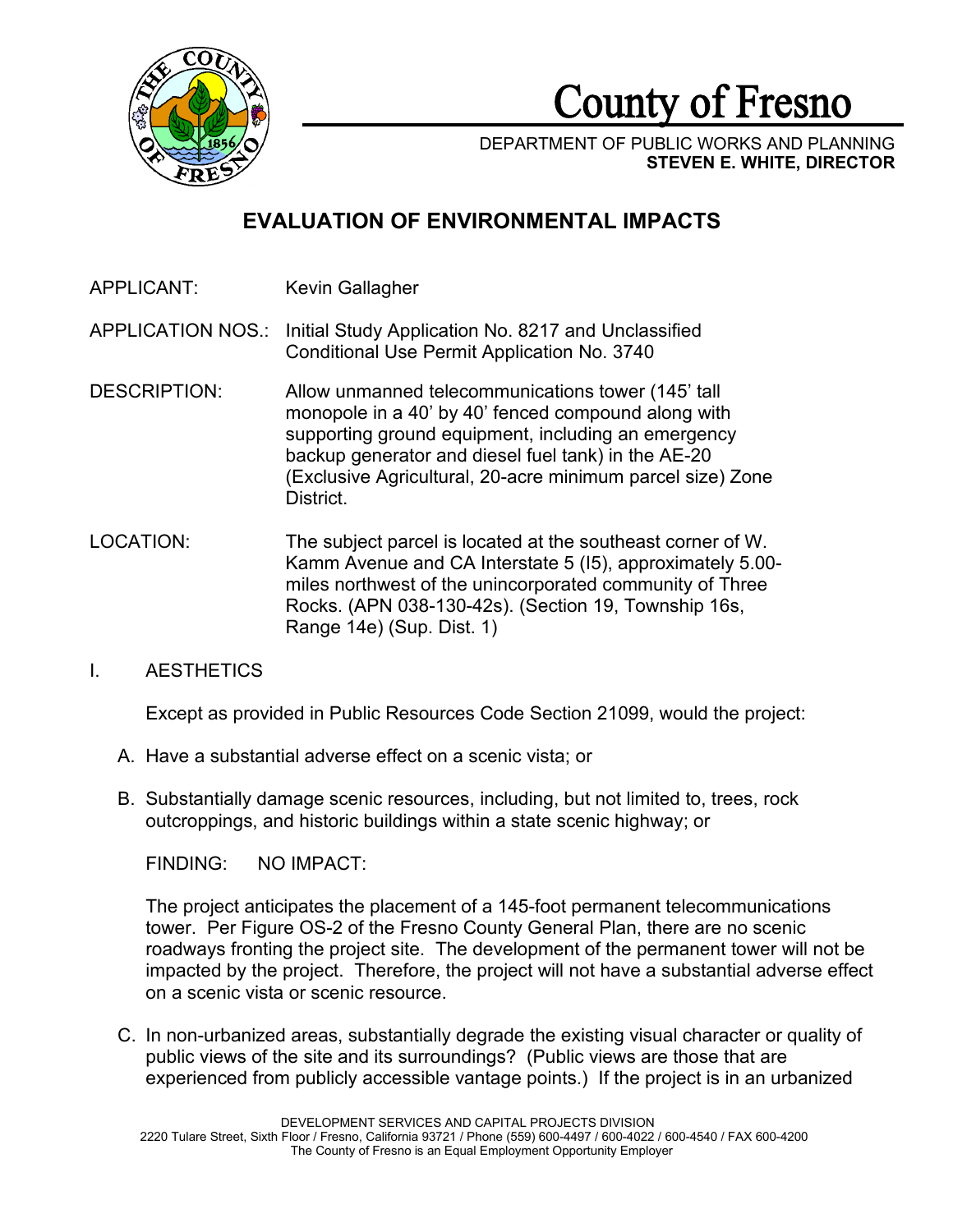area, would the project conflict with applicable zoning and other regulations governing scenic quality; or

# FINDING: LESS THAN SIGNIFICANT IMPACT:

The project site is located in a predominately agricultural area located throughout the region. The unincorporated community of Three Rocks is located southeast of the project site where a change in visual characteristics change to a more urban setting. The placement and construction of the project would create a new communications tower on the project site that would change the existing visual character, however, this change is not expected to result in a significant impact where public views and the existing visual character would be substantially degraded.

D. Create a new source of substantial light or glare which would adversely affect day or nighttime views in the area?

FINDING: LESS THAN SIGNIFICANT IMPACT:

The only lighting for the project is two shielded, down tilted lights on the outside of the proposed equipment closet equipped with motion sensing and auto shut off timers. These lights are intended to provide light to technicians should a night visit for repair be required.

# II. AGRICULTURAL AND FORESTRY RESOURCES

In determining whether impacts to agricultural resources are significant environmental effects, lead agencies may refer to the California Agricultural Land Evaluation and Site Assessment Model (1997) prepared by the California Department of Conservation as an optional model to use in assessing impacts on agriculture and farmland. In determining whether impacts to forest resources, including timberland, are significant environmental effects, lead agencies may refer to information compiled by the California Department of Forestry and Fire Protection regarding the state's inventory of forest land, including the Forest and Range Assessment Project and the Forest Legacy Assessment project; and forest carbon measurement methodology in Forest Protocols adopted by the California Air Resources Board. Would the project:

A. Convert Prime Farmland, Unique Farmland, or Farmland of Statewide Importance, as shown on the maps prepared pursuant to the Farmland Mapping and Monitoring Program of the California Resources Agency, to non-agricultural use; or

FINDING: NO IMPACT:

Per the 2016 Fresno County Important Farmland Map, the subject parcel is designated "D" Urban and Built-Up Land. Therefore, the project would not convert Prime Farmland, Unique Farmland, or Farmland of Statewide Importance.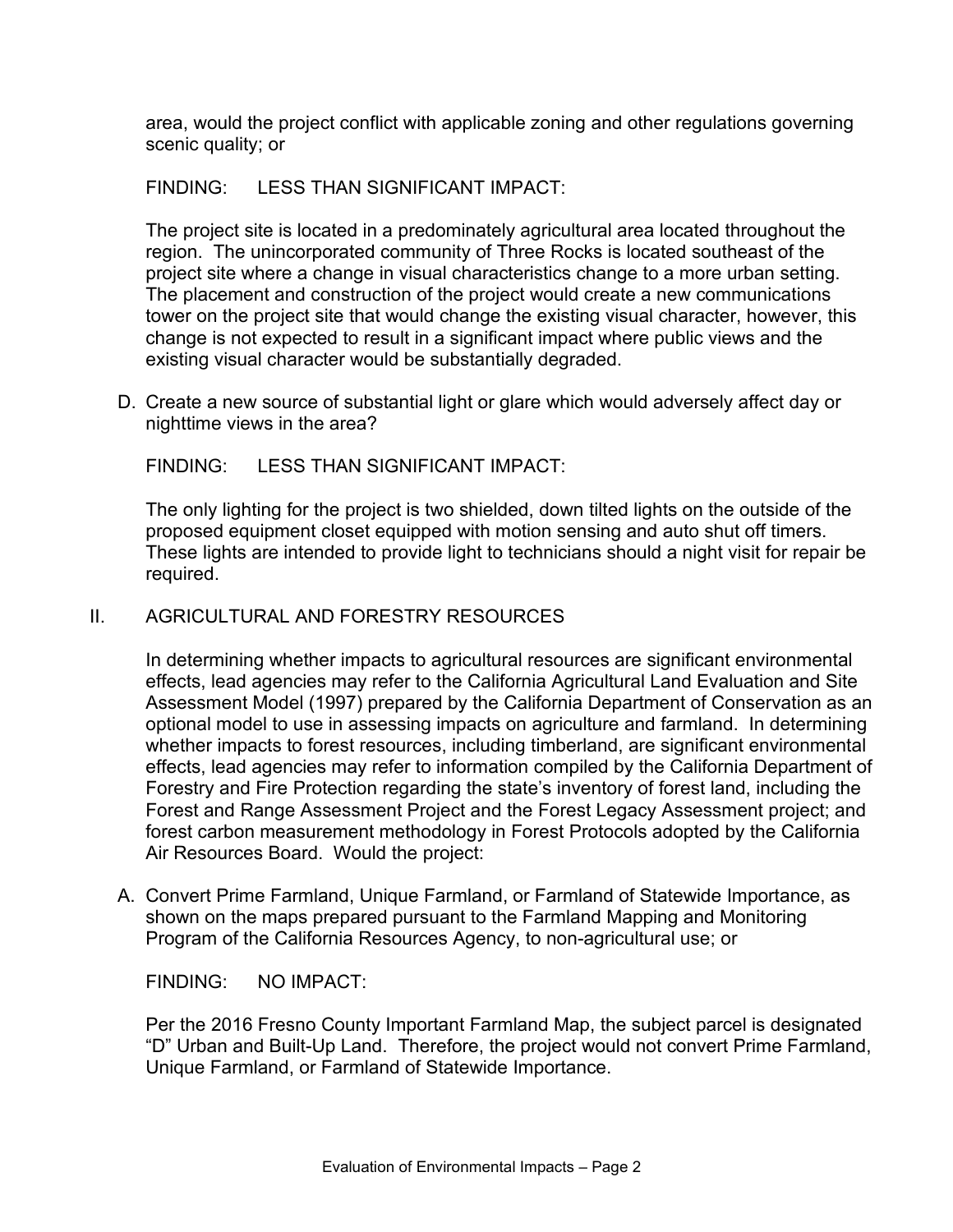B. Conflict with existing zoning for agricultural use, or a Williamson Act Contract; or

FINDING: NO IMPACT:

The subject parcel is zoned AE-20 (Exclusive Agricultural, 20-acre minimum parcel size). The subject parcel is not subject to a Williamson Act Contract. The project will not conflict with the existing zoning for agricultural use and would not conflict with the Williamson Act Contract.

- C. Conflict with existing zoning for forest land, timberland or timberland zoned Timberland Production; or
- D. Result in the loss of forest land or conversion of forest land to non-forest use; or

FINDING: NO IMPACT:

The subject parcel is not zoned for forest land or timberland, and therefore will not result in the loss of forest land or the conversion of forest land or farmland to incompatible uses.

E. Involve other changes in the existing environment, which, due to their location or nature, could result in conversion of farmland to non-agricultural use or conversion of forestland to non-forest use?

FINDING: LESS THAN SIGNIFICANT IMPACT:

The proposed project will be placed on an existing disturbed site. Given its limited scope, this proposed project is not expected to significantly affect farmland nor forest.

III. AIR QUALITY

Where available, the significance criteria established by the applicable air quality management district or air pollution control district may be relied upon to make the following determinations. Would the project:

- A. Conflict with or obstruct implementation of the applicable Air Quality Plan; or
- B. Result in a cumulatively considerable net increase of any criteria pollutant for which the project region is non-attainment under an applicable federal or state ambient air quality standard; or

FINDING: LESS THAN SIGNIFICANT IMPACT:

The project has been routed to the San Joaquin Valley Air Pollution Control District (SJVAPCD) for review and comment. The SJVAPCD did not express concern with the project to indicate that the project would result in a conflict with an applicable Air Quality Plan or result in cumulatively considerable net increase of any criteria pollutant. Project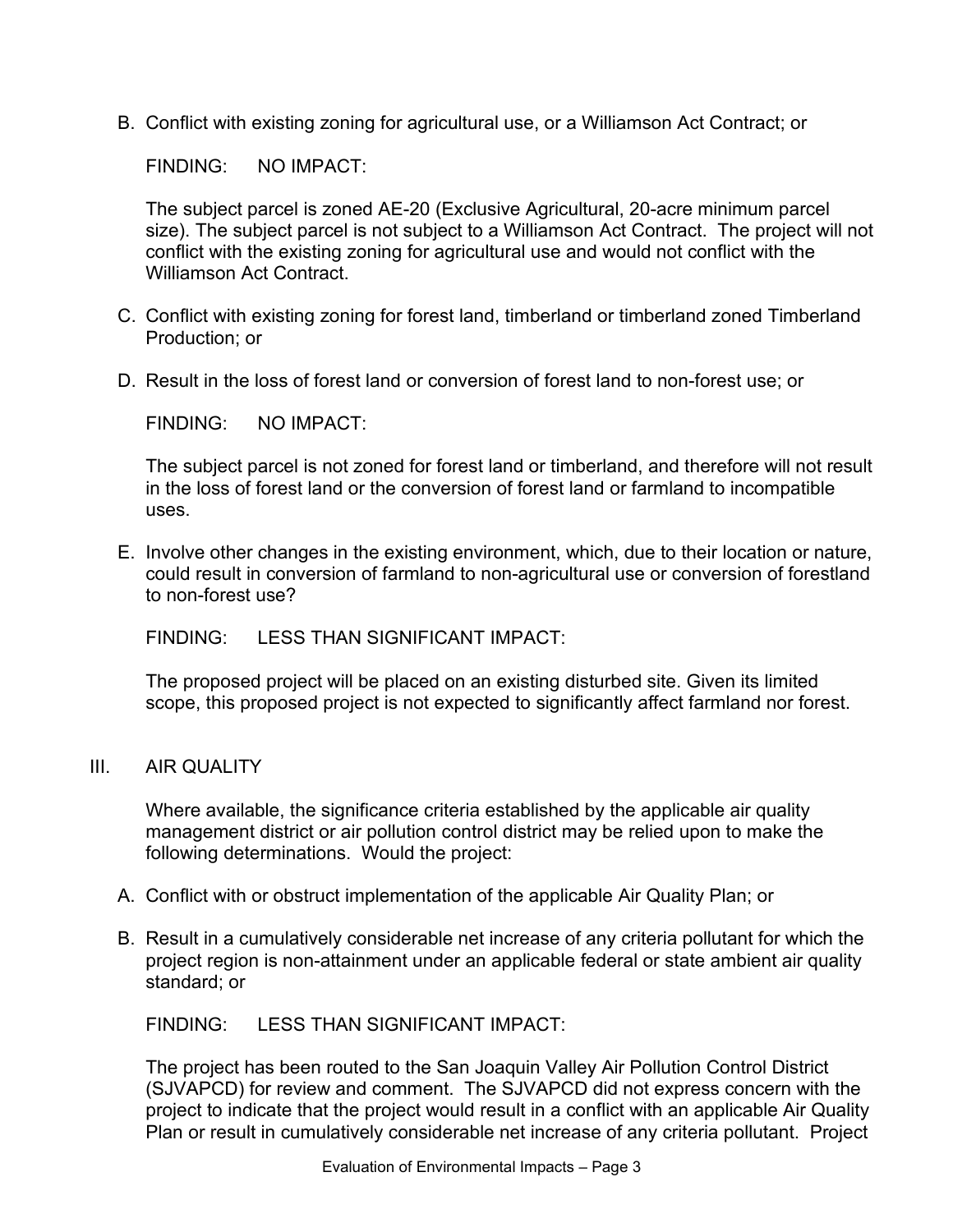construction is anticipated to result in minor temporary increases in criteria pollutants, however, the minor increases resulting from construction are not anticipated to result in a significant impact.

Per the Applicant's Operational Statement, the use of a backup generator is proposed in the event that the main electrical supply is interrupted. The use of a generator would result in an increase in criteria pollutants. This increase is anticipated to be temporary solution only when the main electrical supply is interrupted and would return to normal operation when the main electrical supply is restored. Therefore, although the use of the generator would result in the generation of criteria pollutants, this generation is not expected to be long-term or in an occasional use where a cumulatively considerable net increase of criteria pollutants would occur. The backup generator is only expected to be used during a time where the main electrical supply is interrupted, which is seen as not happening on an occasional basis.

- C. Expose sensitive receptors to substantial pollutant concentrations; or
- D. Result in other emissions (such as those leading to odors) adversely affecting a substantial number of people?

FINDING: LESS THAN SIGNIFICANT IMPACT:

The project involves the clearing of vegetation and grading of the proposed equipment area. While it is expected that there will be some dust and particulate matter released into the air during construction activities, the overall area of ground disturbance would be limited to the proposed lease areas.

Given its limited scope, this proposed project is not expected to conflict with or obstruct implementation of the applicable Air Quality Plan or violate any air quality standard or result in a cumulatively considerable net increase in any criteria pollutant for which the project region is designated a non-attainment area, under ambient air-quality standard. The proposal will be subject to General Plan Policy OS-G.14, which requires that all access roads, driveways, and parking areas serving new commercial and industrial development to be constructed with materials that minimize particulate emissions and are appropriate to the scale and intensity of the use.

# IV. BIOLOGICAL RESOURCES

Would the project:

A. Have a substantial adverse effect, either directly or through habitat modifications, on any species identified as a candidate, sensitive, or special-status species in local or regional plans, policies, or regulations, or by the California Department of Fish and Wildlife or U.S. Fish and Wildlife Service; or

FINDING: LESS THAN SIGNIFICANT IMPACT: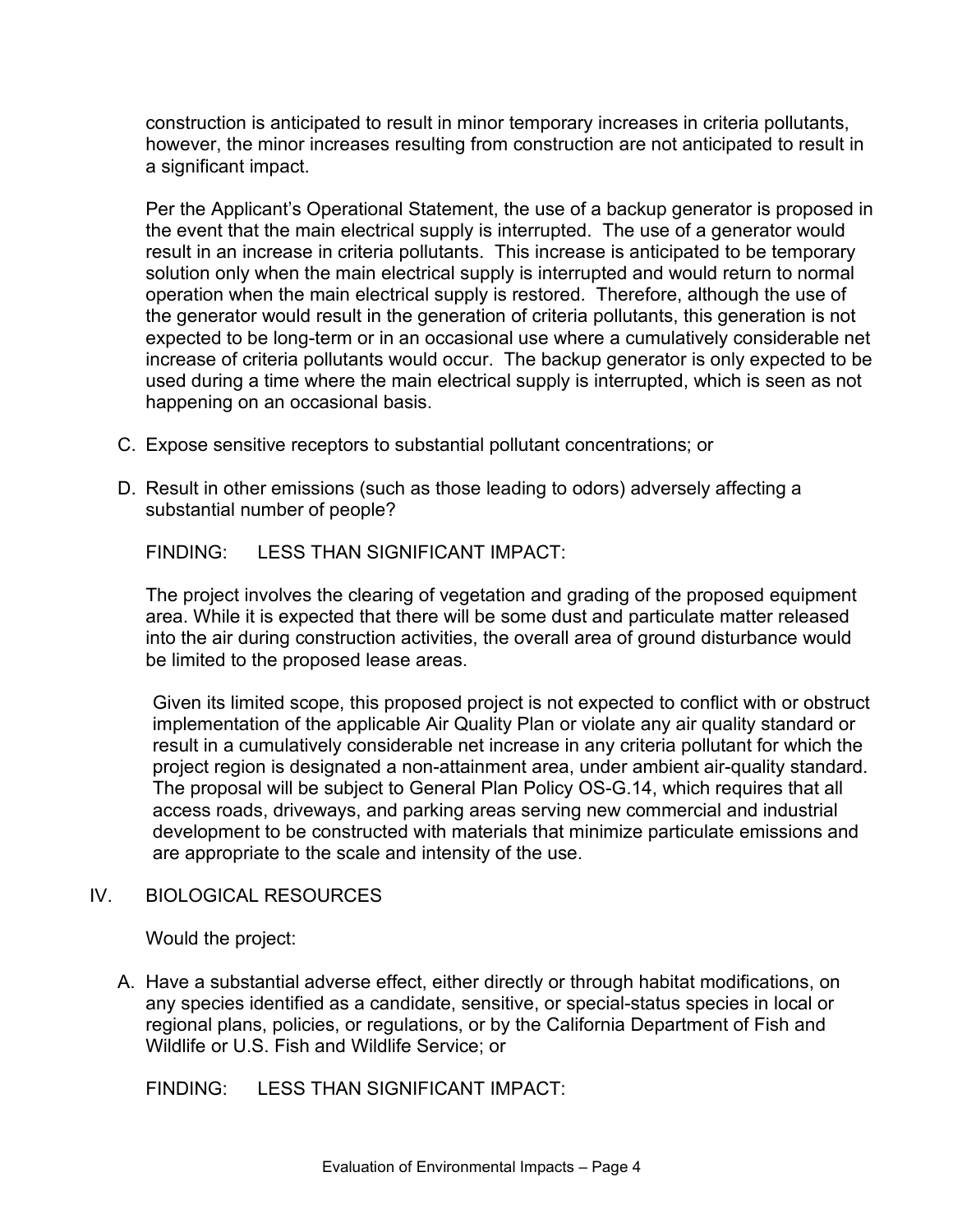The proposed project is within an area identified as San Joaquin Kit Fox (Vulpes Macroits Mutica), however the proposed project will remain within existing facilities imprint and will have less than significant impact on habitat.

- B. Have a substantial adverse effect on any riparian habitat or other sensitive natural community identified in local or regional plans, policies, regulations, or by the California Department of Fish and Wildlife or U.S. Fish and Wildlife Service; or
- C. Have a substantial adverse effect on state or federally-protected wetlands (including, but not limited to, marsh, vernal pool, coastal, etc.) through direct removal, filling, hydrological interruption, or other means; or

FINDING: NO IMPACT:

According to the National Wetlands Inventory mapper web application, the project site does not contain wetlands. The project will not be located or affect any wetlands. No riparian habitat or other sensitive natural community was identified on the project site.

D. Interfere substantially with the movement of any native resident or migratory fish or wildlife species or with established native resident or migratory wildlife corridors, or impede the use of native wildlife nursery sites; or

FINDING: NO IMPACT:

The project intends to construct a communications tower and communications shelter on the subject parcel. The project does not cut off movement of the site for any wildlife resident. No migratory wildlife corridor or native wildlife nursery site was identified on the project site.

- E. Conflict with any local policies or ordinances protecting biological resources, such as a tree preservation policy or ordinance; or
- F. Conflict with the provisions of an adopted Habitat Conservation Plan, Natural Community Conservation Plan, or other approved local, regional, or state Habitat Conservation Plan?

FINDING: LESS THAN SIGNIFICANT IMPACT:

The proposed project will add a 12-foot antenna extension to an existing PG&E lattice tower and install an equipment closest within the existing imprint of the lattice tower. The new equipment will have less than significant impact by staying within existing facilities imprint. In addition, reviewing Agencies and Departments did not identify a local policy or ordinance adopted for the protection of a biological resource that would conflict with the project proposal. No Habitat Conservation Plan, Natural Community Conservation Plan or other approved local, regional, or state Habitat Conservation Plans were identified as conflicting with the project proposal.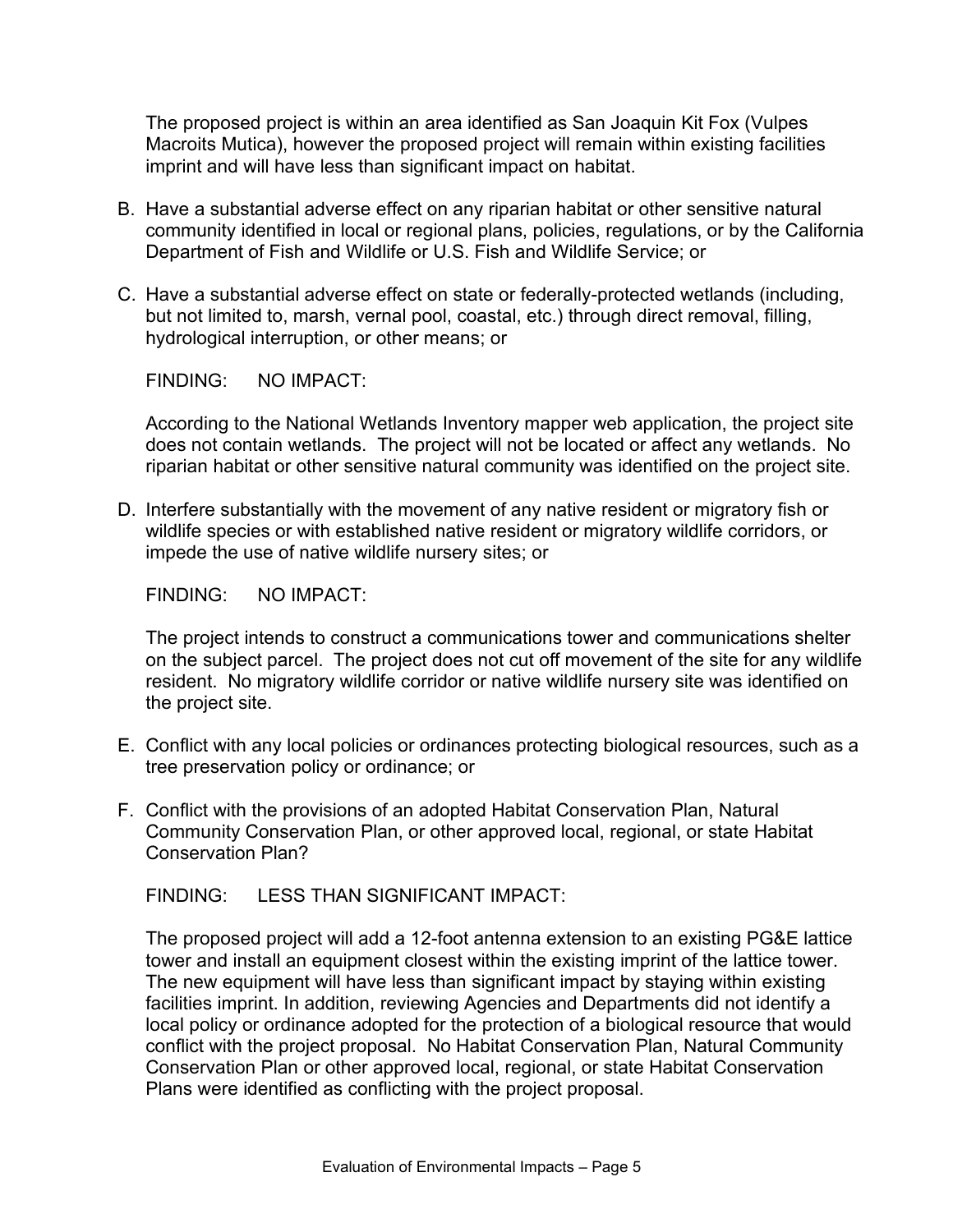# V. CULTURAL RESOURCES

Would the project:

- A. Cause a substantial adverse change in the significance of a historical resource pursuant to Section 15064.5; or
- B. Cause a substantial adverse change in the significance of an archaeological resource pursuant to Section 15064.5; or
- C. Disturb any human remains, including those interred outside of formal cemeteries?

FINDING: LESS THAN SIGNIFICANT IMPACT WITH MITIGATION INCORPORATED:

No reviewing Agencies and Departments express concern with the project to indicate that a cultural or historical resource is present on the site and would be affected by the project proposal. However, a mitigation measure will be implemented in the event that a cultural resource is identified during ground-disturbing activities related to project development. The proposed project doesn't have significant ground disturbance and is going to be implemented in the existing towers imprint. The follow mitigation measure should be implemented in the case any cultural resources are found or unearthed during construction.

# *\* Mitigation Measure(s)*

- *1. In the event that cultural resources are unearthed during ground-disturbing activities, all work shall be halted in the area of the find. An Archeologist shall be called to evaluate the findings and make any necessary mitigation recommendations. If human remains are unearthed during ground disturbing activities, no further disturbance is to occur until the Fresno County Sheriff-Coroner has made the necessary findings as to origin and disposition. All normal evidence procedures shall be followed by photos, reports, video, and etc. If such remains are determined to be Native American, the Sheriff-Coroner must notify the Native American Commission within 24 hours.*
- VI. **ENERGY**

Would the project:

- A. Result in potentially significant environmental impact due to wasteful, inefficient, or unnecessary consumption of energy resources during project construction or operation; or
- B. Conflict with or obstruct a state or local plan for renewable energy or energy efficiency?

FINDING: LESS THAN SIGNIFICANT IMPACT: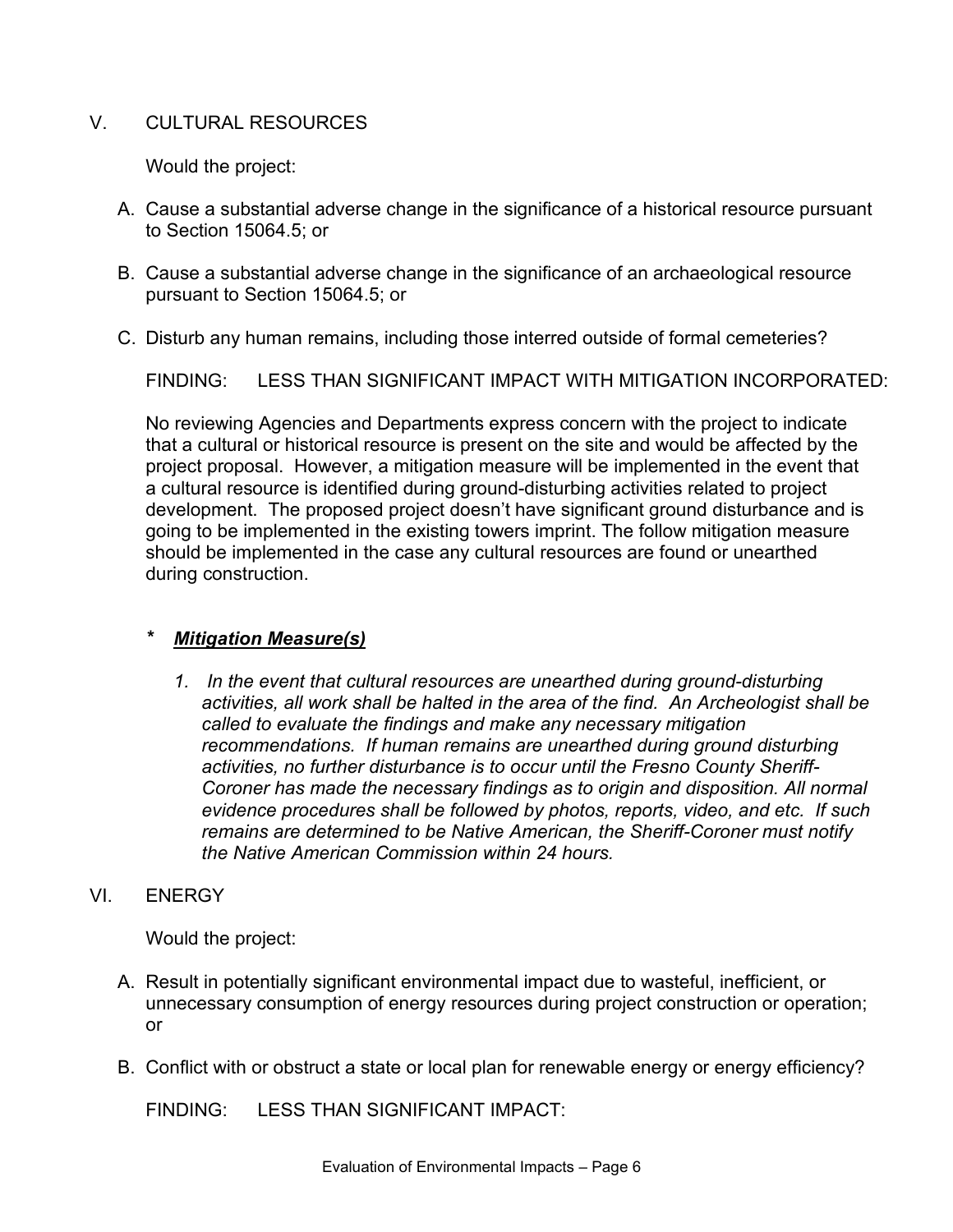- The project proposes the installation of an unmanned telecommunications tower with related group equipment. According to information provided by the applicant, the project construction phase will take approximately two to three months depending on site specific conditions. No specific information was provided regarding the fuel efficient of the off road construction time frame, and the fact that the facility will be unmanned, the project is not anticipated to have a significant environmental impact due to wasteful, inefficient, or unnecessary consumption of energy resources during construction or operation.
- VII. GEOLOGY AND SOILS

Would the project:

- A. Directly or indirectly cause potential substantial adverse effects, including the risk of loss, injury, or death involving:
	- 1. Rupture of a known earthquake fault, as delineated on the most recent Alquist-Priolo Earthquake Fault Zoning Map issued by the State Geologist for the area or based on other substantial evidence of a known fault?
	- 2. Strong seismic ground shaking?

Finding: LESS THAN SIGNIFICANT IMPACT:

According to Figure 9-5 of the Fresno County General Plan Background Report (FCGPBR) the project is located in a probabilistic seismic hazard zone with a 40% – 60% peak horizontal ground acceleration. Although the project will be located in an identified probabilistic seismic hazard zone the tower extension and related ground facilities will be build to California Building Code standards. With those standards being followed, effects of strong seismic ground shaking will be minimized to the greatest extent therefore posing a less than significant impact.

3. Seismic-related ground failure, including liquefaction?

FINDING: LESS THAN SIGNIFICANT IMPACT:

Per Figure 9-5 of the FCGPBR, the project site is located in a probabilistic seismic hazard zone with a 40-60 percent peak horizontal ground acceleration. The FCGPBR also suggests that soil types within County are not conducive to liquefaction due to soils being either too coarse or too high in clay content. Additionally, the project proposal will be an unmanned structure reducing the risk of loss, injury or death. Reviewing Agencies and Departments did not express any concerns with regards to seismicrelated ground failure

4. Landslides?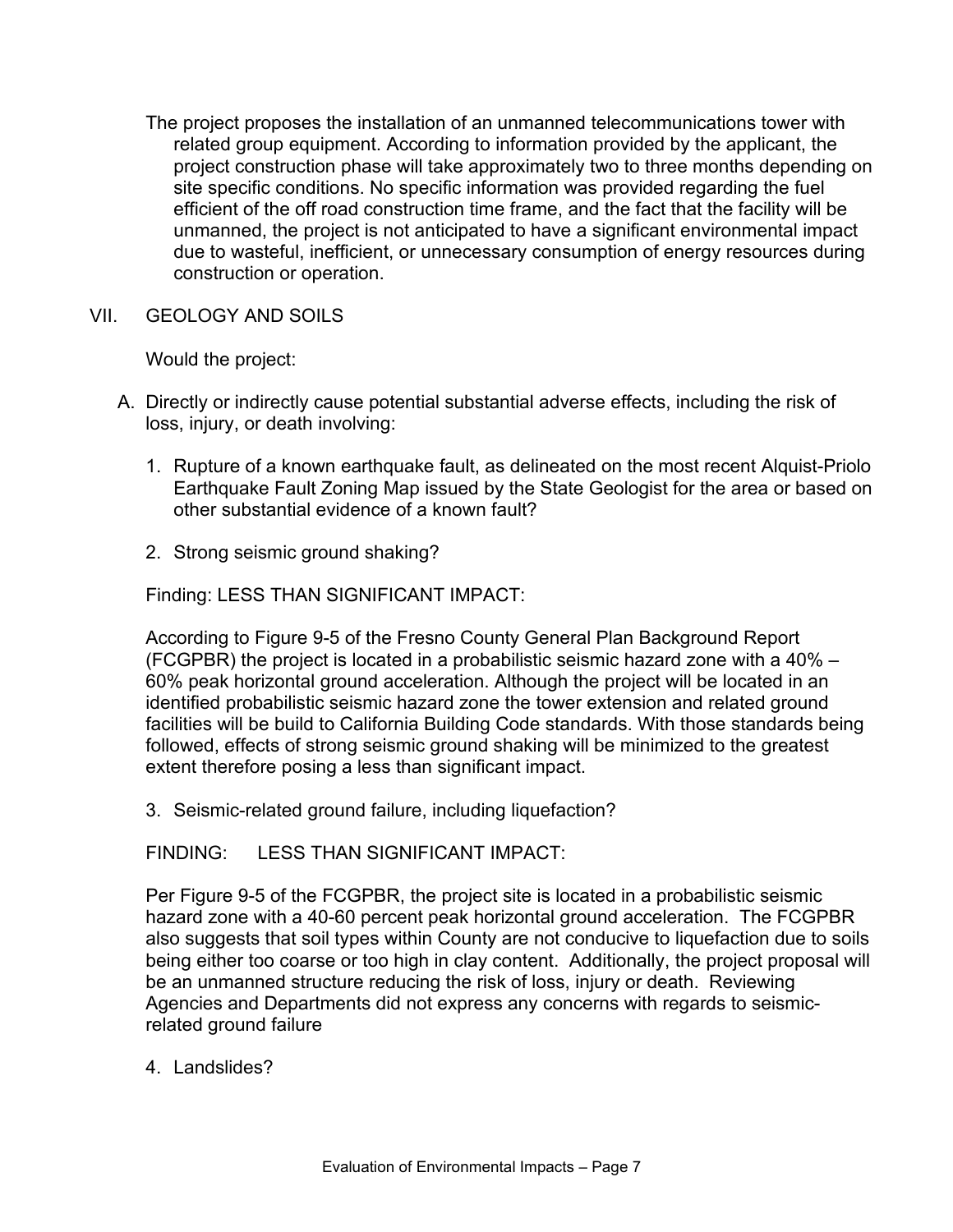### FINDING: LESS THAN SIGNIFICANT IMPACT:

According to the Figure 9-6 of the FCGPBR, the project is an area of shallow subsidence landslide hazard area. The project will be built within existing facilities imprint and be set to the California Building Code standards. Review Agencies and Departments did not express any concerns with regards to landslides.

B. Result in substantial soil erosion or loss of topsoil; or

FINDING: LESS THAN SIGNIFICANT IMPACT:

Based on Figure 7-4 of the FCGPBR, the project site is located in an identified erosion hazard area. Although the project site is located within a generalized hazard area, the project proposal has been reviewed by the Development Engineering Section of the Development Services and Capital Projects Division and they expressed no concerns with regards to soil erosion or loss of topsoil. Additionally, the Development Engineering Section will require that a grading permit be issued to verify compliance with County Standards so as to reduce impacts in soil erosion.

C. Be located on a geologic unit or soil that is unstable, or that would become unstable as a result of the project, and potentially result in on- or off-site landslide, lateral spreading, subsidence, liquefaction, or collapse; or

FINDING: LESS THAN SIGNIFICANT IMPACT:

According to Figure 9-6 of the FCGPBR. The project site is located in an identified shallow subsidence area. Although the FCGPBR identifies this area as being in a shallow subsidence area, the U.S. Geological Survey (USGS) maintains a map of areas of land subsidence in California. Based on the map provided by the USGS, the project site is not located in an area of recorded subsidence. The project will be built to current California Building Code Standards and will account for soil conditions of the proposed site. Additionally, the operational aspects of the proposal will not increase the amount of groundwater usage which has been identified as a key factor in land subsidence. As the project is located in the identified shallow subsidence area, considering the standards and regulations in place, the operational aspects of the proposal, and USGS records stating that the project site is not located in recorded land subsided areas, the project will have a less than significant impact.

D. Be located on expansive soil as defined in Table 18-1-B of the Uniform Building Code (1994), creating substantial direct or indirect risks to life or property; or

FINDING: NO IMPACT:

According to Figure 7-1 of the FCGPBR, the project site is not located on identified areas having expansive soils.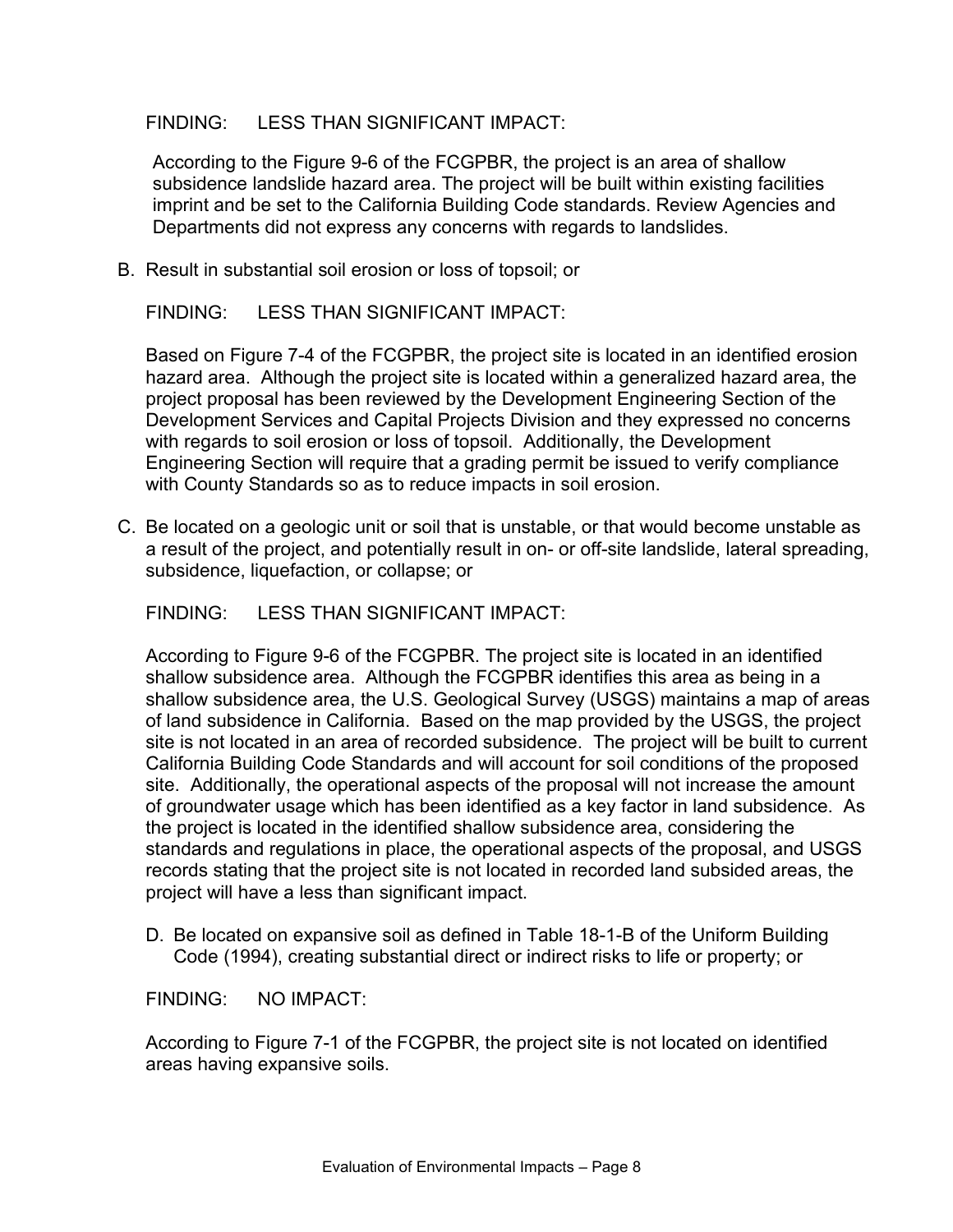- E. Have soils incapable of adequately supporting the use of septic tanks or alternative wastewater disposal systems where sewers are not available for the disposal of wastewater; or
- F. Directly or indirectly destroy a unique paleontological resource or site or unique geologic feature?

The operational characteristics of the proposal will not require a septic system or alternative wastewater disposal system to be installed. No unique paleontological or unique geologic features were identified on the project site.

VIII. GREENHOUSE GAS EMISSIONS

Would the project:

- A. Generate greenhouse gas emissions, either directly or indirectly, that may have a significant impact on the environment; or
- B. Conflict with an applicable plan, policy or regulation adopted for the purpose of reducing the emissions of greenhouse gases?

FINDING: LESS THAN SIGNIFICANT IMPACT:

Construction of the project is anticipated to take approximately two or three months, and upon completion will be unmanned. After construction there will be one to two maintenance trips per month to service the tower and related facilities. Any greenhouse gas emissions generated from the operation of construction equipment and vehicles would be temporary and not anticipated to result in significant impacts on the environment. Additionally, the project would not conflict with any plans, policies or regulations adopted for the reduction of greenhouse gas emissions.

# IX. HAZARDS AND HAZARDOUS MATERIALS

Would the project:

- A. Create a significant hazard to the public or the environment through the routine transport, use, or disposal of hazardous materials; or
- B. Create a significant hazard to the public or the environment through reasonably foreseeable upset and accident conditions involving the release of hazardous materials into the environment; or

FINDING: NO IMPACT:

The project proposes to develop a tower and communications shelter on the subject site. Operation of the tower does not anticipate the use of a hazardous material or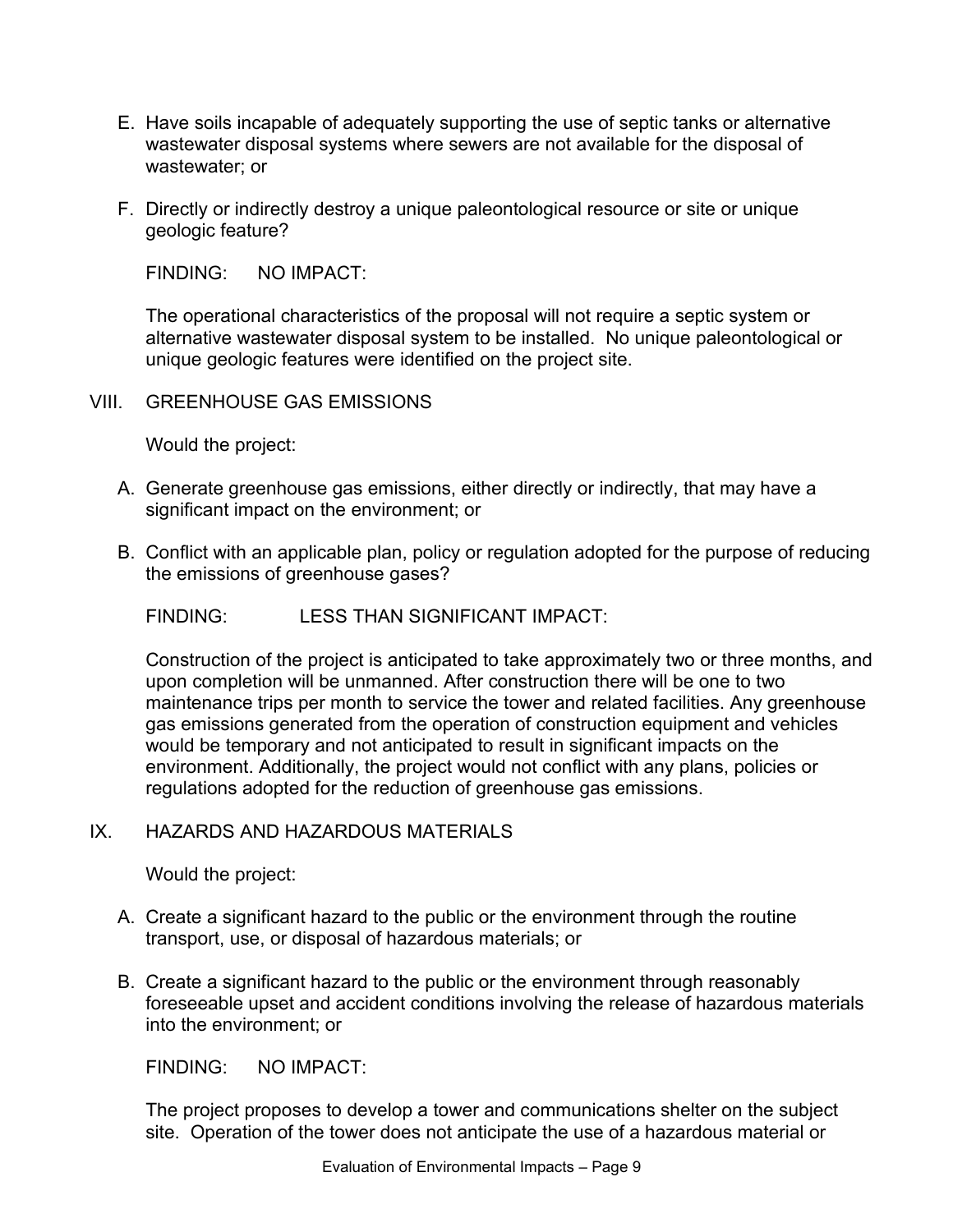production of a hazardous waste. The only likely material to be on hand would be fuel for the backup generator, however, the use of this fuel would not require large enough quantities where a significant hazard to the public would occur. Storage and handling of fuel for a backup generator is subject to state and local regulations and would not result in a significant hazard to the public. As the backup generator and associated fuel is expected to run only during times when the main power supply is interrupted which is not likely to occur, the project will not cause a significant hazard.

C. Emit hazardous emissions or handle hazardous or acutely hazardous materials, substances, or waste within one-quarter mile of an existing or proposed school; or

FINDING: NO IMPACT:

The project site is not located within one-quarter mile of an existing or proposed school. For reference, Cantua Elementary school is located approximately 9.09-miles east of the site. As noted, the project is not anticipating use of the backup generator and associated fuel and would not emit hazardous emissions within one-quarter mile of a school.

D. Be located on a site which is included on a list of hazardous materials sites compiled pursuant to Government Code Section 65962.5 and, as a result, would it create a significant hazard to the public or the environment; or

FINDING: NO IMPACT:

According to the NEPAssist Database, the project site is not located on a listed hazardous materials site and the project would not result or create a significant hazard to the public or the environment.

E. For a project located within an airport land use plan or, where such a plan has not been adopted, within two miles of a public airport or public use airport, result in a safety hazard or excessive noise for people residing or working in the project area; or

FINDING: NO IMPACT:

The project site is not located within two miles of a public airport or public use airport.

- F. Impair implementation of or physically interfere with an adopted emergency response plan or emergency evacuation plan; or
- G. Expose people or structures, either directly or indirectly, to a significant risk of loss, injury or death involving wildland fires?

FINDING: LESS THAN SIGNIFICANT IMPACT:

According to the applicant, the project will not produce any hazardous waste. The project will not present a significant hazard to the public or environment through the routine transport, use, or disposal of hazardous materials. Additionally, the project will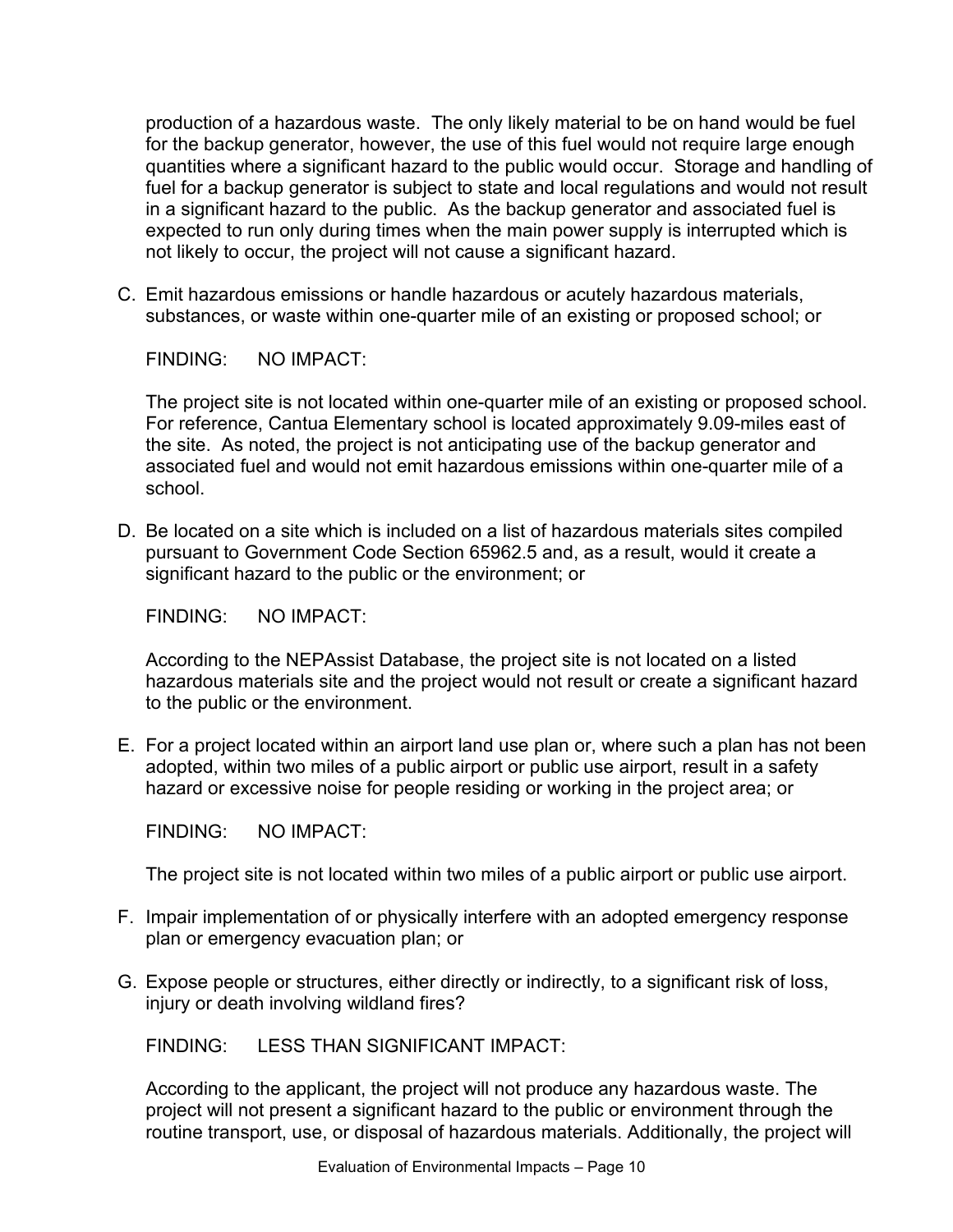not create a significant hazard to the public or the environment through reasonably foreseeable upset and accident conditions involving the release of hazardous materials into the environment. The Department of Public Health, Environmental Health Division has reviewed the subject application and has commented on the project in the event that the project will use and/or store hazardous materials. Facilities proposing to use and/or store hazardous materials and/or hazardous wastes shall meet the requirements set forth in the California Health and Safety Code (HSC), Division 20, Chapter 6.95 and the California Code of Regulations (CCR), Title 22, Division 4.5. Any business that handles a hazardous material or hazardous waste may be required to submit a Hazardous Materials Business Plan pursuant to the HSC, Division 20, Chapter 6.95. All hazardous wastes shall be handled in accordance with requirements set forth in the California Code of Regulations (CCR), Title 22, Division 4.5. This Division discusses proper labeling, storage and handling of hazardous wastes. These requirements will be incorporated as project notes. Considering the Applicant's statements regarding the project proposal and the comments from the Environmental Health Division, a less than significant impact is seen.

# X. HYDROLOGY AND WATER QUALITY

Would the project:

- A. Violate any water quality standards or waste discharge requirements or otherwise substantially degrade surface or groundwater quality; or
- B. Substantially decrease groundwater supplies or interfere substantially with groundwater recharge such that the project may impede sustainable groundwater management of the basin; or

FINDING: NO IMPACT:

The proposed wireless communication facility will be unmanned, will not require any water usage other than during construction, nor will it generate any waste discharge that would otherwise degrade surface water quality or violate quality standards or waste discharge requirements. The project will not affect groundwater supplies or recharge as no use of groundwater is proposed.

- C. Substantially alter the existing drainage pattern of the site or area, including through the alteration of the course of a stream or river or through the addition of impervious surfaces, in a manner which would:
	- 1. Result in substantial erosion or siltation on or off site?
	- 2. Substantially increase the rate or amount of surface runoff in a manner which would result in flooding on or off site?
	- 3. Create or contribute runoff water which would exceed the capacity of existing or planned storm water drainage systems or provide substantial additional sources of polluted runoff; or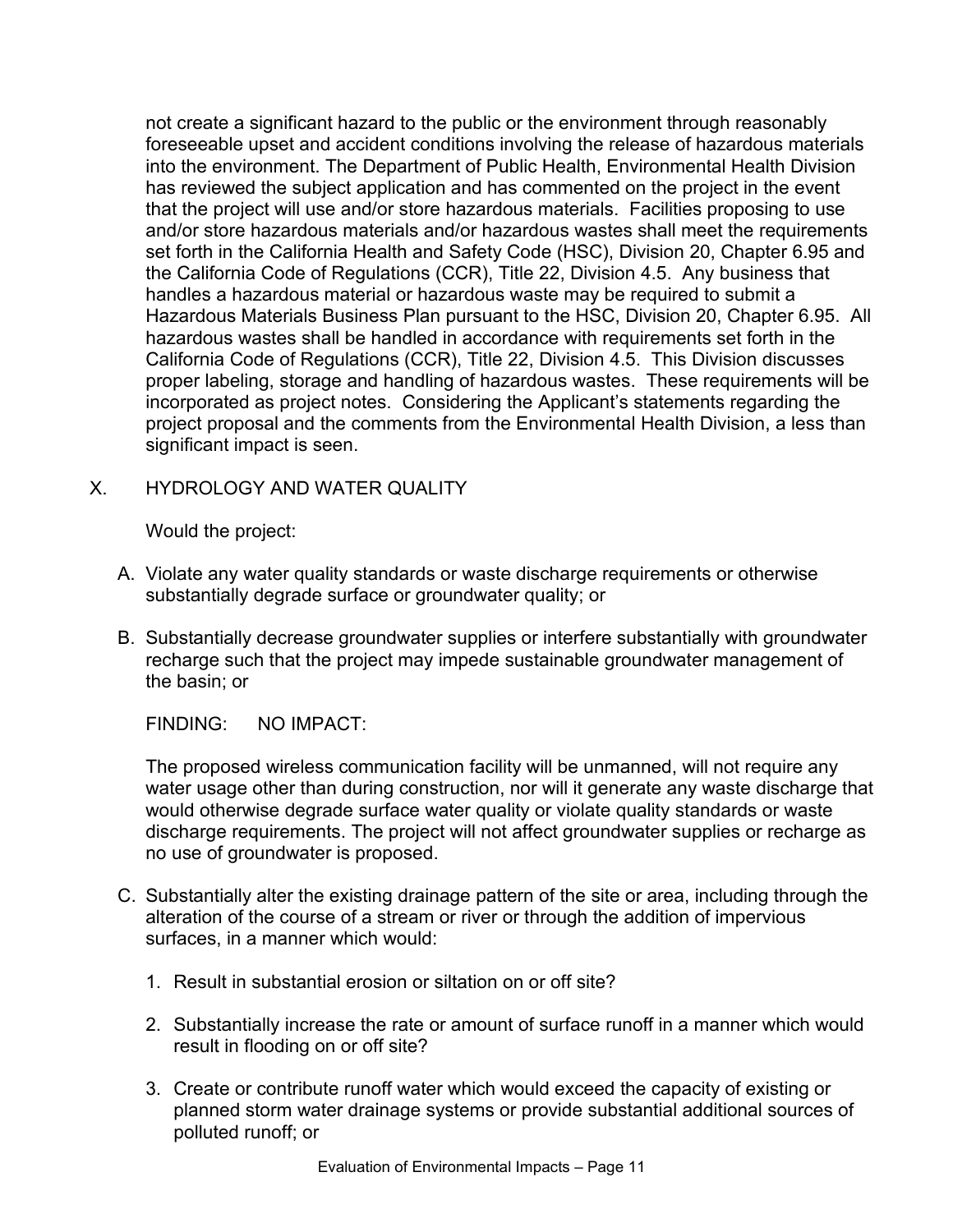- 4. Impede or redirect flood flows?
- D. In flood hazard, tsunami, or seiche zones, risk release of pollutants due to project inundation; or

The project site is not located near a body of water of sufficient size to cause seiche (such as a large lake) or tsunami (such as the ocean). Figure 9-6 shows that the parcel is not located in an area of moderate or high landslide hazard and local topography is generally flat. There will be no impacts to risk of seiche, tsunami, or mudflow based on the parcel's location.

E. Conflict with or obstruct implementation of a water quality control plan or sustainable groundwater management plan?

FINDING: NO IMPACT:

The subject application does not include provisions for the use of water on site, and no such use is anticipated. The site will be generally unmanned, excepting one to two monthly visits by a technician. No sanitary facilities or potable water supplies are required. Project runoff will be retained on site or disposed of per County standards.

XI. LAND USE AND PLANNING

Would the project:

- A. Physically divide an established community; or
- B. Cause a significant environmental impact due to a conflict with any land use plan, policy, or regulation adopted for the purpose of avoiding or mitigating an environmental effect?

FINDING: NO IMPACT:

The project will not divide an established community and no conflicts with any land use plan, policy or regulation adopted for the purpose pf avoiding or mitigation an environment effect, were identified in the analysis.

XII. MINERAL RESOURCES

Would the project:

A. Result in the loss of availability of a known mineral resource that would be of value to the region and the residents of the state; or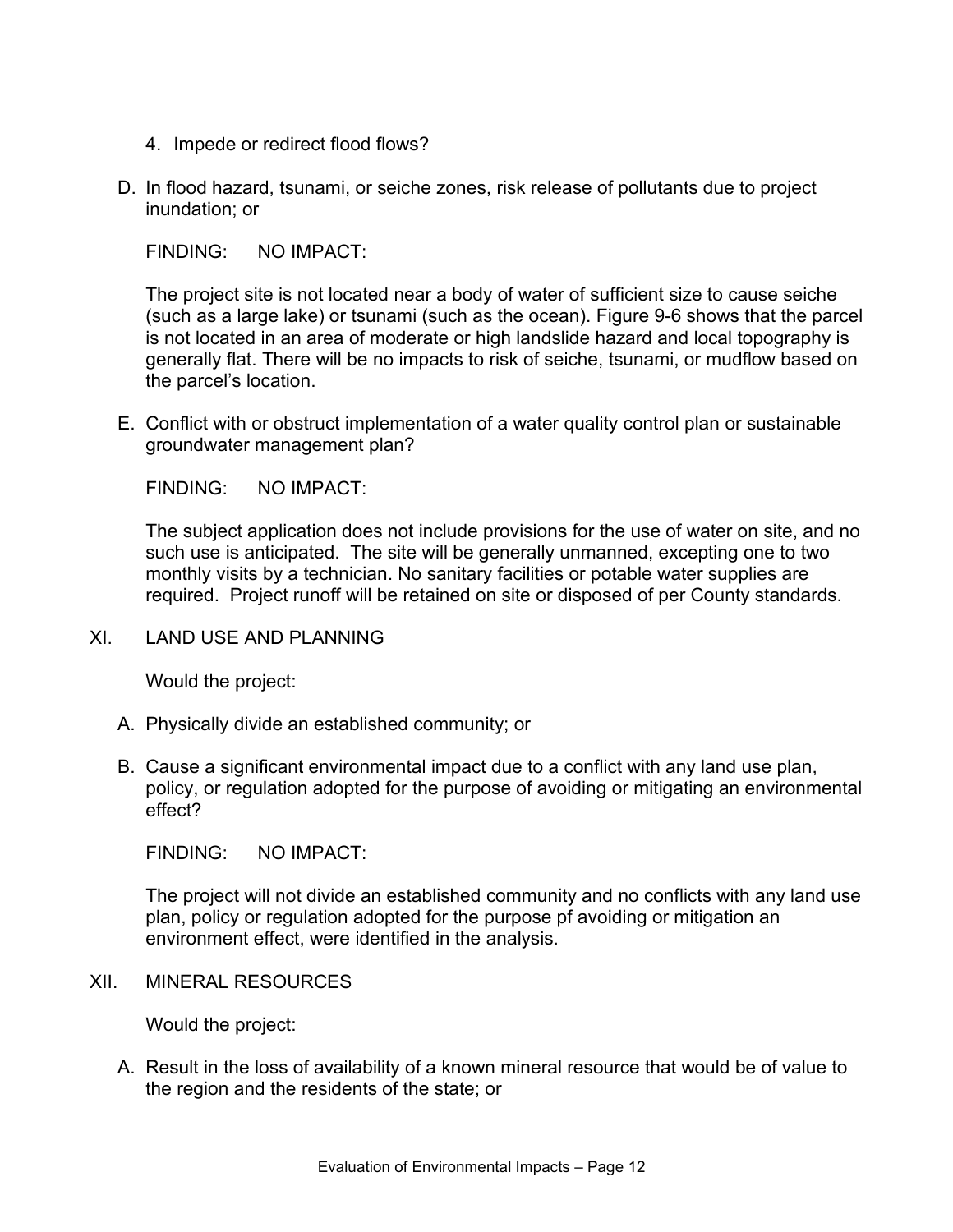B. Result in the loss of availability of a locally-important mineral resource recovery site delineated on a local General Plan, Specific Plan or other land use plan?

FINDING: NO IMPACT:

No mineral resource impacts were identified in the project analysis. The project site is not located in a mineral resources area identified in Figure 7-7 (FCGPBR).

XIII. NOISE

Would the project result in:

- A. Generation of a substantial temporary or permanent increase in ambient noise levels in the vicinity of the project in excess of standards established in the local general plan or noise ordinance, or applicable standards of other agencies; or
- B. Generation of excessive ground-borne vibration or ground-borne noise levels; or

FINDING: LESS THAN SIGNIFICANT IMPACT:

Once construction is completed, the project operations are not expected to substantially increase the amount of noise compared to the existing operation. A minor increase in noise may occur due to the additional operating equipment but is not expected to exceed noise standards brought forth in the Fresno County Noise Ordinance. The Fresno County Department of Public Health, Environmental Health Division has reviewed the project proposal and did not express any concerns with regards to noise.

C. For a project located within the vicinity of a private airstrip or an airport land use plan or, where such a plan has not been adopted, within two miles of a public airport or public use airport, would the project expose people residing or working in the project area to excessive noise levels; or

FINDING: NO IMPACT:

The project site is not located within two miles of a public airport, private airstrip, nor airport land use plan.

XIV. POPULATION AND HOUSING

Would the project:

- A. Induce substantial unplanned population growth in an area, either directly (for example, by proposing new homes and businesses) or indirectly (for example, through extension of roads or other infrastructure)?; or
- B. Displace substantial numbers of existing people or housing, necessitating the construction of replacement housing elsewhere?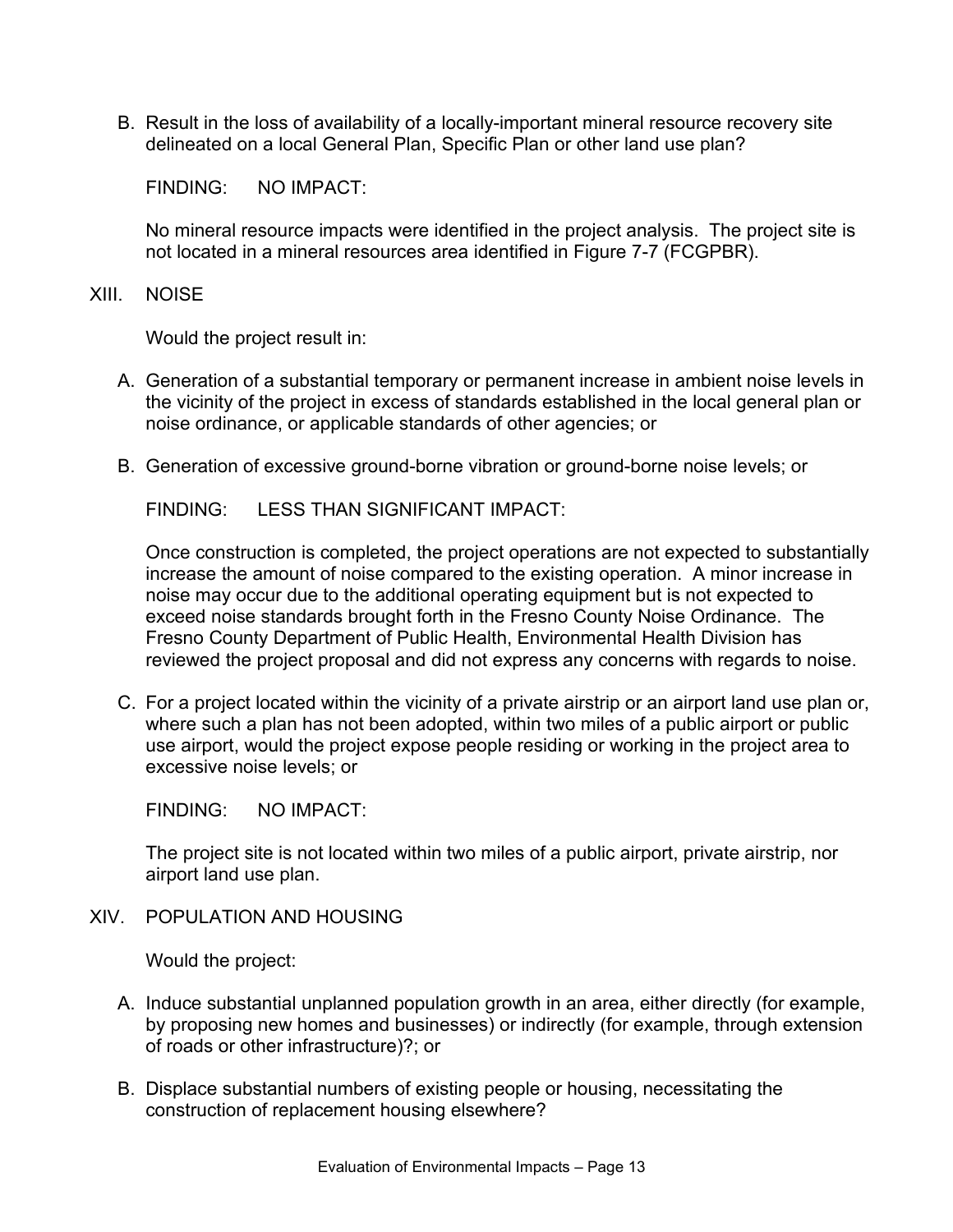No housing is proposed to be added or displaced with this application.

XV. PUBLIC SERVICES

Would the project:

- A. Result in substantial adverse physical impacts associated with the provision of new or physically-altered governmental facilities, or the need for new or physically-altered governmental facilities, the construction of which could cause significant environmental impacts, in order to maintain acceptable service ratios, response times or other performance objectives for any of the following public services:
	- 1. Fire protection;
	- 2. Police protection;
	- 3. Schools;
	- 4. Parks; or
	- 5. Other public facilities?

FINDING: NO IMPACT:

The project will not result in the need for additional public services. The site will not be occupied excepting a few times each month for maintenance. Further, with the addition of broadband and high-speed internet, residents will have better internet access at home and this project may reduce use of internet-capable computers at local libraries. There are no schools or parks in the vicinity of the project site.

#### XVI. RECREATION

Would the project:

- A. Increase the use of existing neighborhood and regional parks or other recreational facilities such that substantial physical deterioration of the facility would occur or be accelerated; or
- B. Include recreational facilities or require the construction or expansion of recreational facilities, which might have an adverse physical effect on the environment?

FINDING: NO IMPACT:

No impacts on the use of existing parks or recreational resources were identified in the project analysis. This project proposes an unmanned telecommunications facility.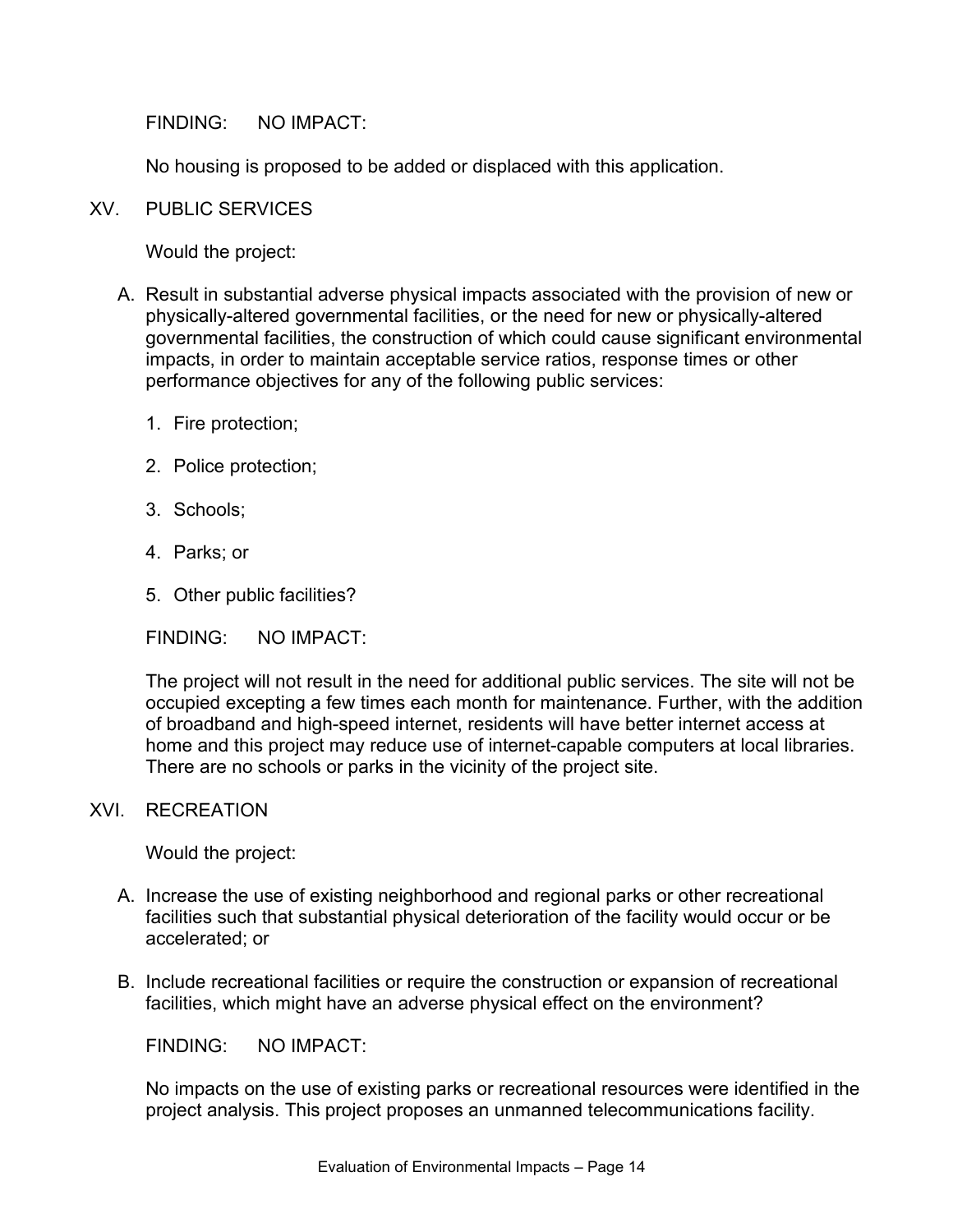### XVII. TRANSPORTATION

Would the project:

A. Conflict with a program, plan, ordinance or policy addressing the circulation system, including transit, roadway, bicycle and pedestrian facilities; or

FINDING: NO IMPACT:

The project will not conflict with programs or plans addressing transit facilities.

B. Be in conflict or be inconsistent with the California Environmental Quality Act (CEQA) Guidelines Section 15064.3, subdivision (b); or

FINDING: NO IMPACT:

Per the Applicant's Operational Statement, there are two employees that access the existing maintenance yard. The project does anticipate the occasional maintenance trip for the facility; however, the volume of maintenance trips is not expected to result in impacts related to vehicle miles traveled or any County-adopted program, plan, ordinance, or policy addressing the circulation system. Reviewing Agencies and Departments did not express concern with the project in terms of a transportation impact resulting from the project.

C. Substantially increase hazards due to a geometric design feature (*e.g.*, sharp curves or dangerous intersections) or incompatible uses (*e.g.*, farm equipment); or

FINDING: NO IMPACT:

The project will not change the existing road geometry.

D. Result in inadequate emergency access?

FINDING: NO IMPACT:

Reviewing Agencies and Departments did not express concern with the project design or access to indicate that a hazard due to design features or inadequate emergency access will result from the project.

The project will not affect existing roadways, therefore emergency access will not be affected.

# XVIII. TRIBAL CULTURAL RESOURCES

Would the project: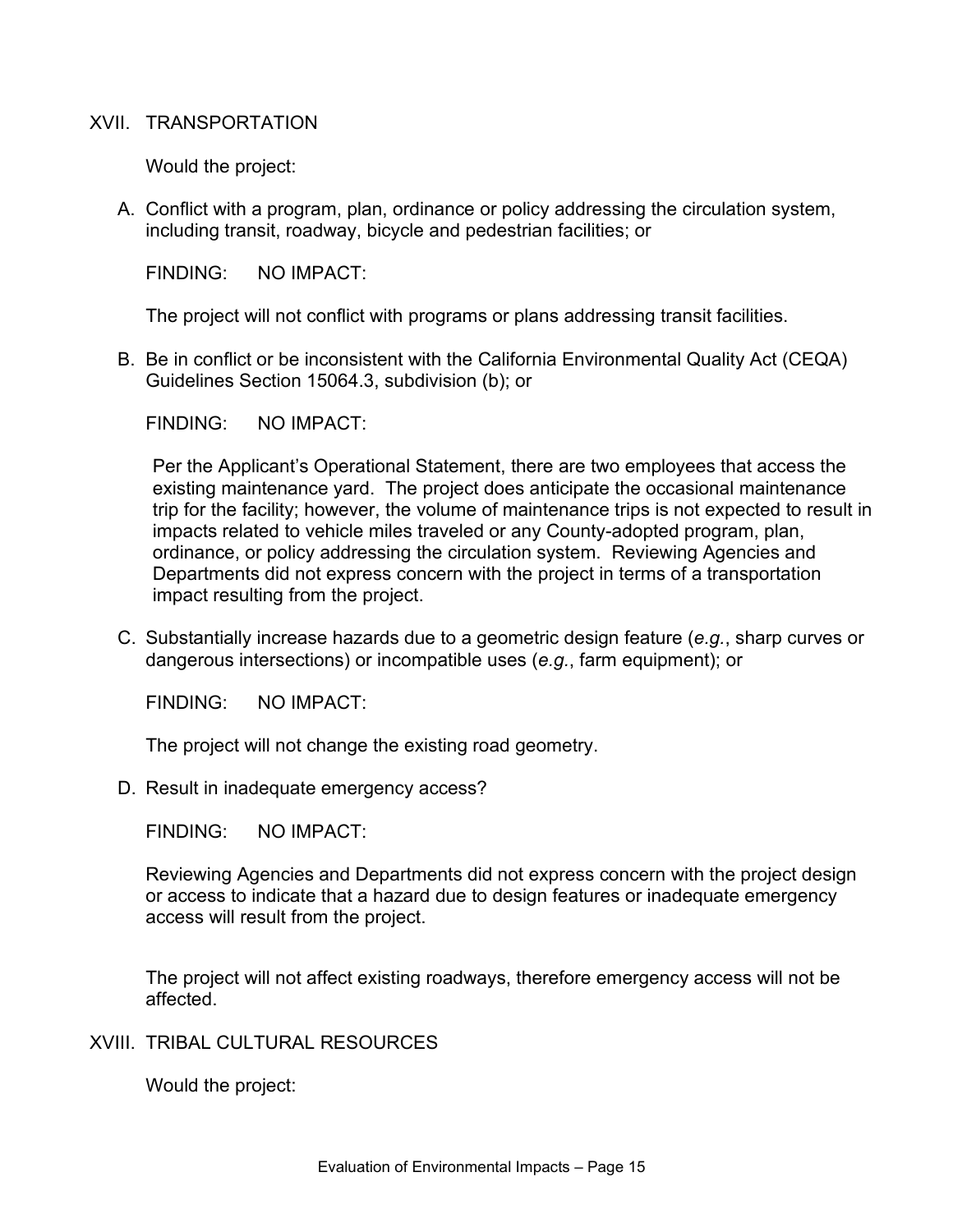- A. Cause a substantial adverse change in the significance of a tribal cultural resource, defined in Public Resources Code Section 21074 as either a site, feature, place, cultural landscape that is geographically defined in terms of the size and scope of the landscape, sacred place, or object with cultural value to a California Native American tribe, and that is:
	- 1. Listed or eligible for listing in the California Register of Historical Resources, or in a local register of historical resources as defined in Public Resources Code Section 5020.1(k); or
	- 2. A resource determined by the lead agency, in its discretion and supported by substantial evidence, to be significant pursuant to criteria set forth in subdivision (c) of Public Resources Code Section 5024.1? (In applying the criteria set forth in subdivision (c) of Public Resource Code Section 5024.1, the lead agency shall consider the significance of the resource to a California Native American tribe.)

# FINDING: LESS THAN SIGNIFICANT IMPACT WITH MITIGATION INCORPORATED:

Participating California Native American Tribes were notified of the project proposal and given the opportunity to enter into consultation with the County of Fresno in addressing potential tribal cultural resources occurring on the project site. No notified California Native American Tribe expressed concern with the project and did not enter into consultation. The subject parcel has been previously disturbed. No reviewing Agency or Department provided comments to indicate that a listed or eligible historical resource is located on the project site. A Mitigation Measure will be implemented to establish procedure for the addressing of a tribal cultural resource, should it be identified during ground disturbing activities related to the project.

# *\* Mitigation Measure(s)*

*1. In the event that cultural resources are unearthed during ground-disturbing activities, all work shall be halted in the area of the find. An Archeologist shall be called to evaluate the findings and make any necessary mitigation recommendations. If human remains are unearthed during ground disturbing activities, no further disturbance is to occur until the Fresno County Sheriff-Coroner has made the necessary findings as to origin and disposition. All normal evidence procedures shall be followed by photos, reports, video, and etc. If such remains are determined to be Native American, the Sheriff-Coroner must notify the Native American Commission within 24 hours.*

# XIX. UTILITIES AND SERVICE SYSTEMS

# Would the project:

A. Require or result in the relocation or construction of new or expanded water, wastewater treatment or storm water drainage, electric power, natural gas, or telecommunications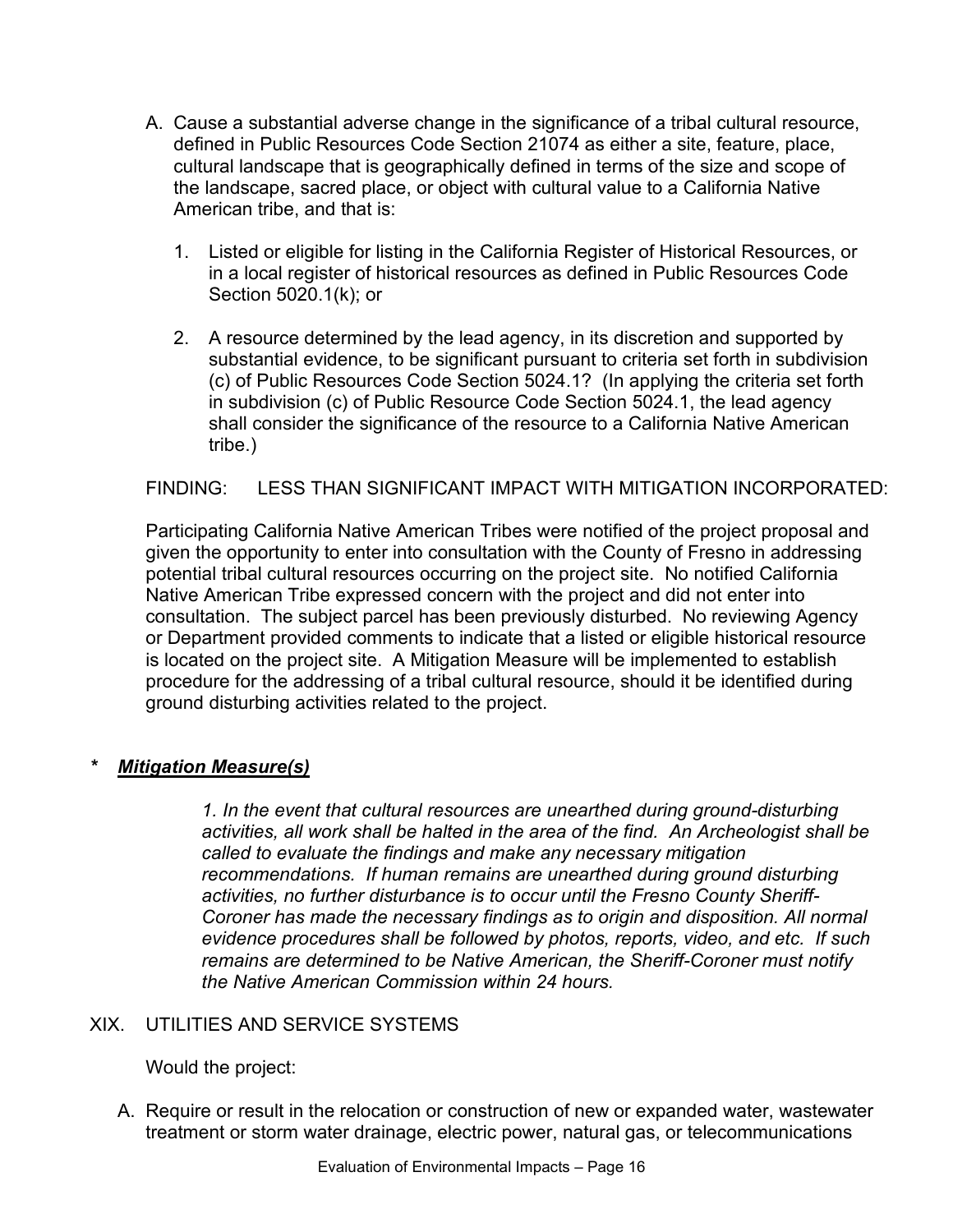facilities, the construction or relocation of which could cause significant environmental effects; or

FINDING: NO IMPACT:

The project proposes to construct a new telecommunication facility consisting of a microwave tower and communications equipment shelter. Reviewing Agencies and Departments did not identify any significant environmental effects as a result of the project.

B. Have sufficient water supplies available to serve the project and reasonably foreseeable future development during normal, dry and multiple dry years; or

FINDING: NO IMPACT:

The project intends to develop an unmanned telecommunication facility. The proposed use would not utilize water resources for the operation and would not have an impact on water supplies.

C. Result in a determination by the wastewater treatment provider which serves or may serve the project that it has adequate capacity to serve the project's projected demand in addition to the provider's existing commitments; or

FINDING: NO IMPACT:

The project does not propose the development of a wastewater treatment system and would not have employees onsite where wastewater generation would occur. Therefore, the project does not necessitate a wastewater treatment provider.

- D. Generate solid waste in excess of State or local standards, or in excess of the capacity of local infrastructure, or otherwise impair the attainment of solid waste reduction goals; or
- E. Comply with federal, state, and local management and reduction statutes and regulations related to solid waste?

FINDING: NO IMPACT:

The project will not require wastewater treatment, utilize any local water source, generate any solid waste, except that which would be incidental to construction, and would be required to be removed and disposed of at any appropriate landfill, or other facility authorized to handle such construction waste. Additionally, the project will be required to comply with all applicable regulations pertaining to the reduction of solid waste.

XX. WILDFIRE

If located in or near state responsibility areas or lands classified as very high fire hazard severity zones, would the project: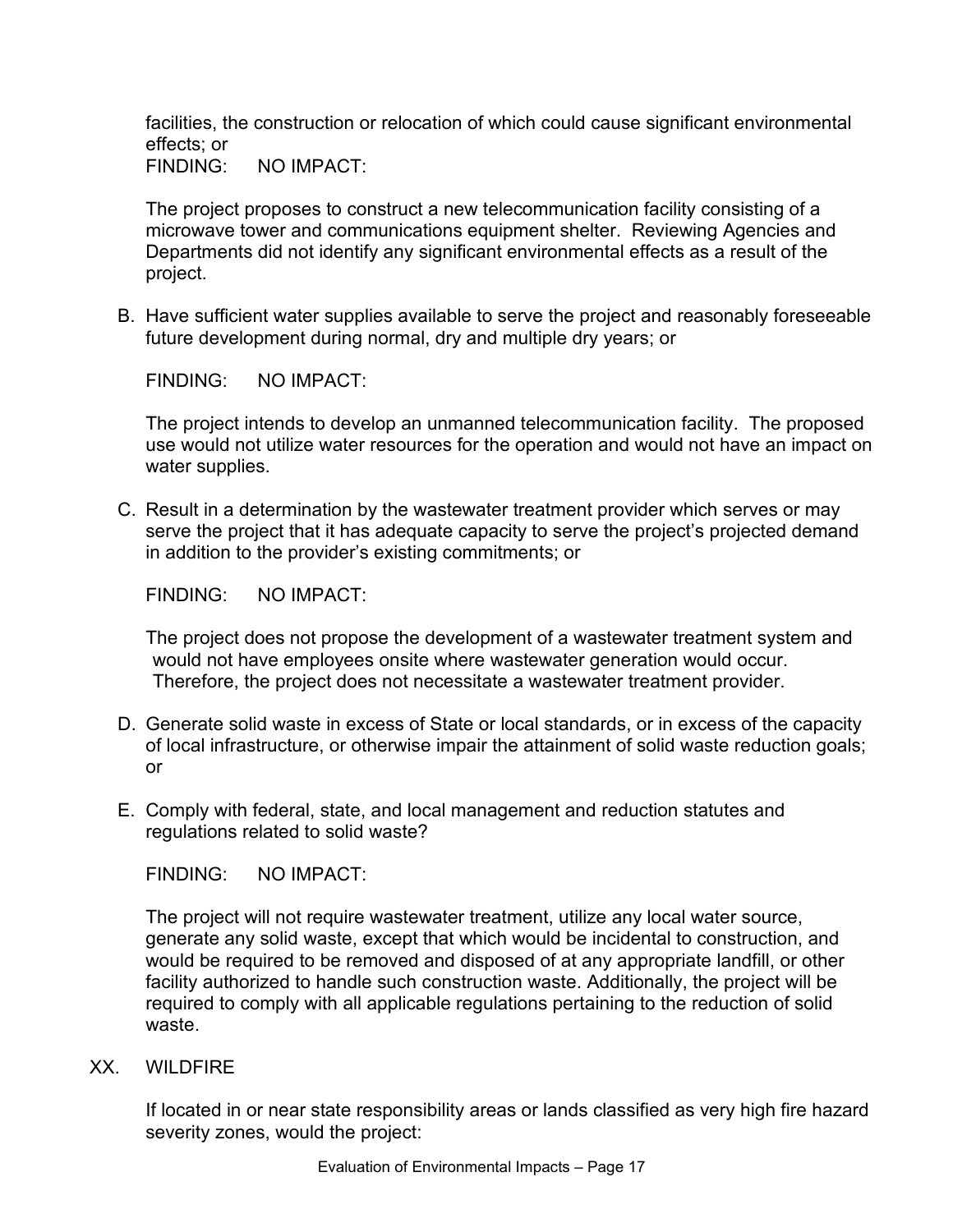- A. Substantially impair an adopted emergency response plan or emergency evacuation plan, or telecommunications facilities, the construction or relocation of which could cause significant environmental effects; or
- B. Due to slope, prevailing winds, and other factors, exacerbate wildfire risks, and thereby expose project occupants to, pollutant concentrations from a wildfire or the uncontrolled spread of a wildfire; or
- C. Require the installation or maintenance of associated infrastructure (such as roads, fuel breaks, emergency water sources, power lines or other utilities) that may exacerbate fire risk or that may result in temporary or ongoing impacts to the environment; or
- D. Expose people or structures to significant risks, including downslope or downstream flooding or landslides, as a result of runoff, post-fire slope instability, or drainage changes?

As depicted in the 2007 Fresno County Fire Hazard Severity Zones in LRA Map, produced by the California Department of Forestry and Fire Protection, the project site is not located within a very high fire hazard severity zone or within a State Responsibility Area (SRA).

# XXI. MANDATORY FINDINGS OF SIGNIFICANCE

Would the project:

A. Have the potential to substantially degrade the quality of the environment, substantially reduce the habitat of a fish or wildlife species, cause a fish or wildlife population to drop below self-sustaining levels, threaten to eliminate a plant or animal community, substantially reduce the number or restrict the range of a rare or endangered plant or animal or eliminate important examples of the major periods of California history or prehistory?

FINDING: NO IMPACT:

The subject site has been determined to be previously disturbed and occupied with human activity. The project does not have the potential to substantially degrade the quality of the environment, substantially reduce the habitat of a wildlife species and would not cause a wildlife population to drop below self-sustaining levels.

B. Have impacts that are individually limited, but cumulatively considerable? ("Cumulatively considerable" means that the incremental effects of a project are considerable when viewed in connection with the effects of past projects, the effects of other current projects, and the effects of probable future projects)?